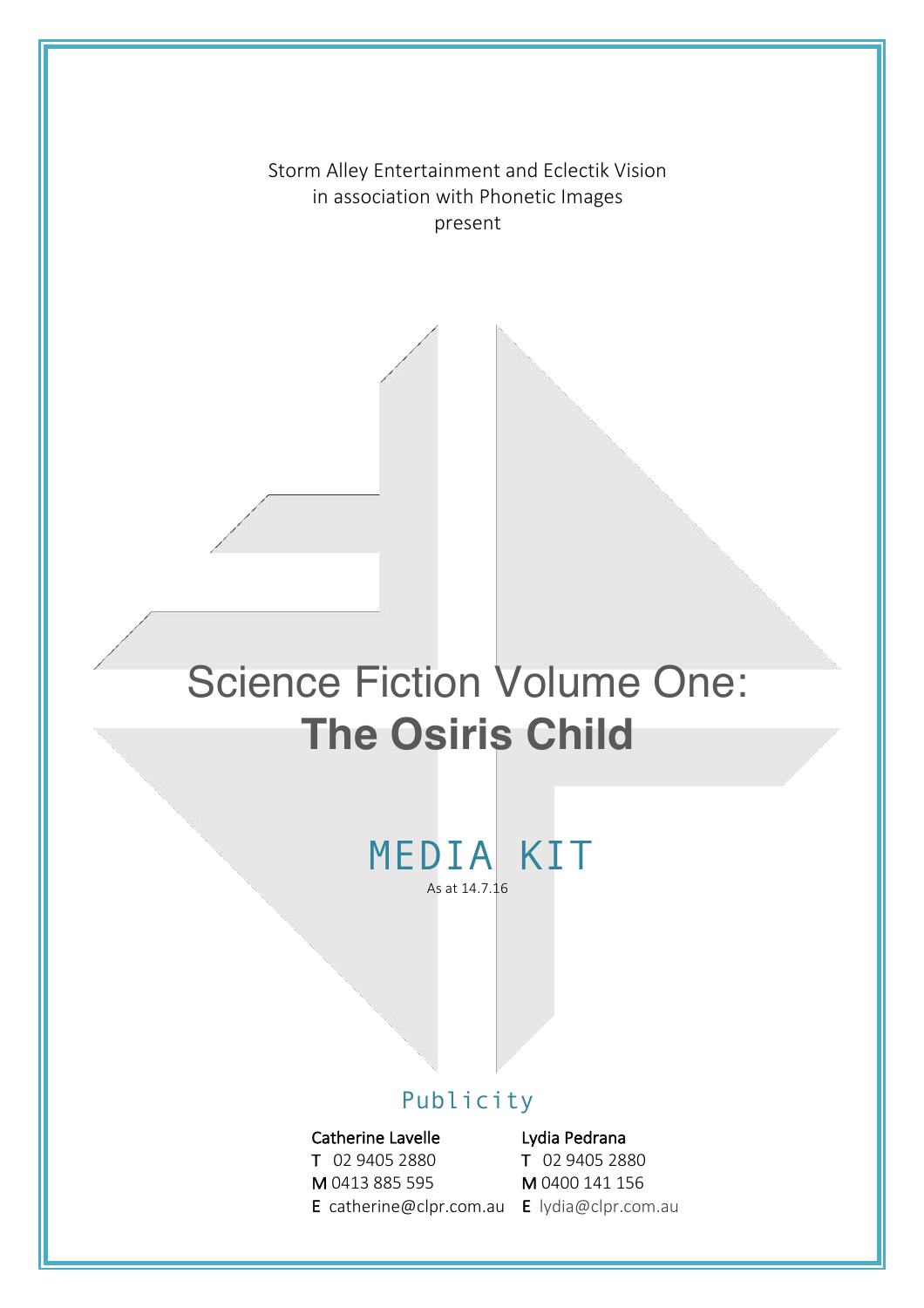# Synopsis

Set in the future in a time of interplanetary colonisation, an unlikely pair race against an impending global crisis whilst confronted by the monsters that live inside us all.



Set in the future in a time of interplanetary colonisation, Sy *(Kellan Lutz)*, a mysterious drifter, meets Kane *(Daniel MacPherson)*, a lieutenant working for an off-world military contractor – EXOR.

The unlikely pair must work together to rescue Kane's young daughter, Indi *(Teagan Croft)*, and reach safety amid an impending global crisis caused by the very company Kane works for.

It's a race against time for the duo as they clash with EXOR in an attempt to escape while battling the savage creatures that roam the barren planet.

When an unexpected bond develops, Sy's rough exterior is tested as he is confronted by the monsters that live inside us all.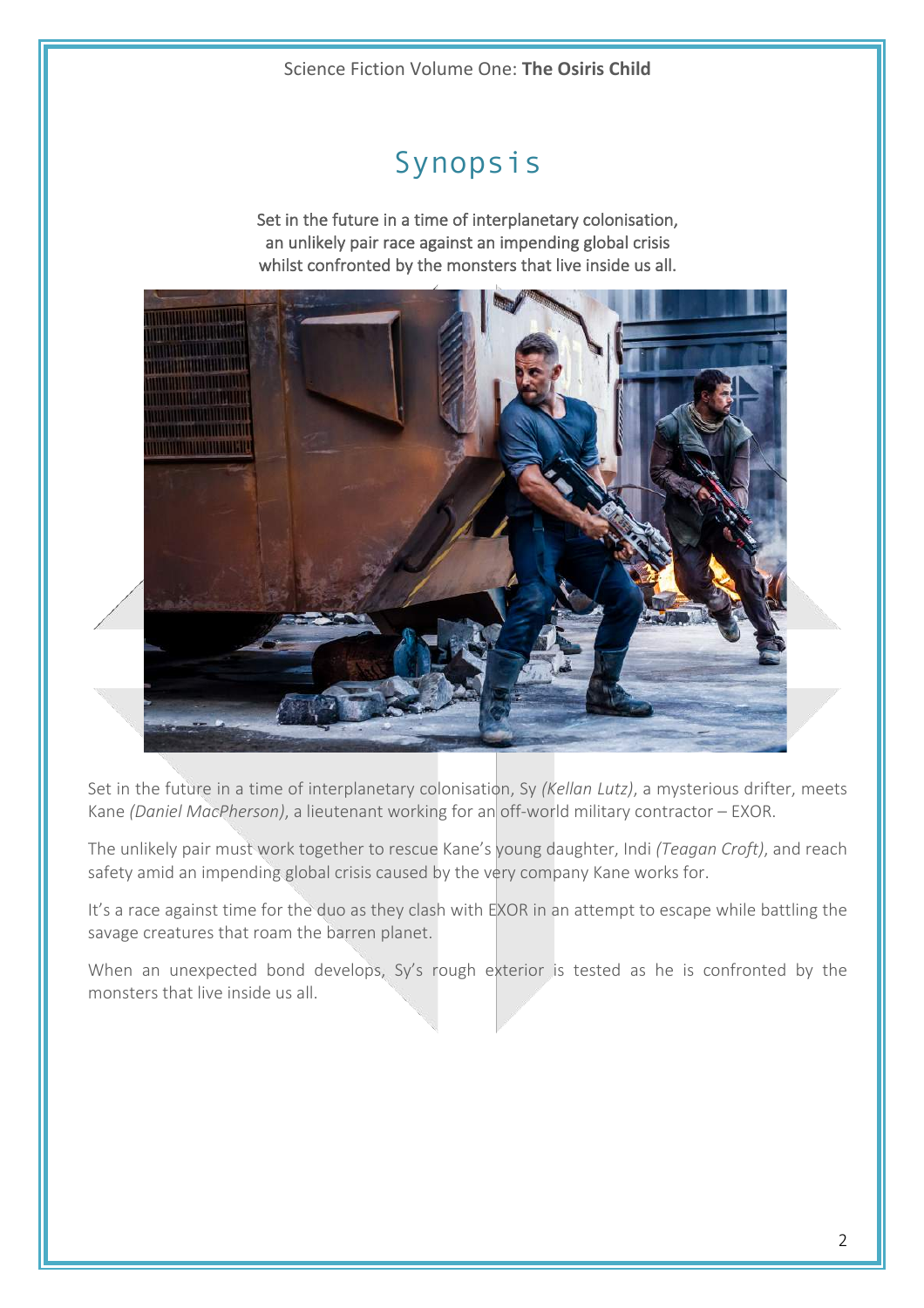# About The Production



A Storm Alley Entertainment and Eclectik Vision production, in association with Phonetic Images, the sci-fi feature Science Fiction Volume One: The Osiris Child was filmed in Sydney and outback South Australia over nine weeks.

Starring Kellan Lutz *(Expendables 3, Hercules 3-D, The Twilight Saga)* and Daniel MacPherson *(Infini, Shannara Chronicles, The Cup)*, the ensemble cast includes **Isabel Lucas** *(The Water Diviner, Transformers: Revenge of the* Fallen), Luke Ford *(Deadline Gallipoli, Infini, Animal Kingdom)*, Temuera Morrison *(Spartacus: Gods of the* Arena, Star Wars: Episode II Attack of the Clones, Star Wars: Episode III – Revenge of the Sith, Once Were *Warriors)*, Bren Foster *(Infini, The Last Ship, Terminus, Days Of Our Lives)*, with Rachel Griffiths *(Saving Mr* Banks, Beautiful Kate, Brothers & Sisters, Six Feet Under, Muriel's Wedding), Firass Dirani *(House Husbands, Underbelly, The Combination, The Black Balloon)*, Dwaine Stevenson *(Infini, Gabriel)*, Grace Huang *(The Man* with the Iron Fists 1 and 2, Infini, Hiding) and introduces Teagan Croft. The film follows the international success of the recently released Infini - directed by Abbess, produced by Sidonie Abbene, Shane Abbess, Matthew Graham and Brett Thornquest, and starring Daniel MacPherson.

Produced by Matthew Graham, Brett Thornquest, Sidonie Abbene and Shane Abbess, executive produced by Steven Matusko, Science Fiction Volume One: The Osiris Child was co-created by Shane Abbess and Brian Cachia and written and directed by Shane Abbess. With director of photography Carl Robertson Acs, the film was edited by Adrian Rostirolla, composed by Brian Cachia, cast by Faith Martin, production designed by George Liddle with make-up/hair by Jennifer Lamphee and costumes designed by Nicola Dunn.

Director Shane Abbess said: "With intense characters and relationships, unique action, VFX and set pieces, the way we are telling the story is not only unique but monumentally ambitious in every department. To be able to make such an original film in such a risk aversive time is a real gift."

Worldwide sales are being handled by XYZ Films.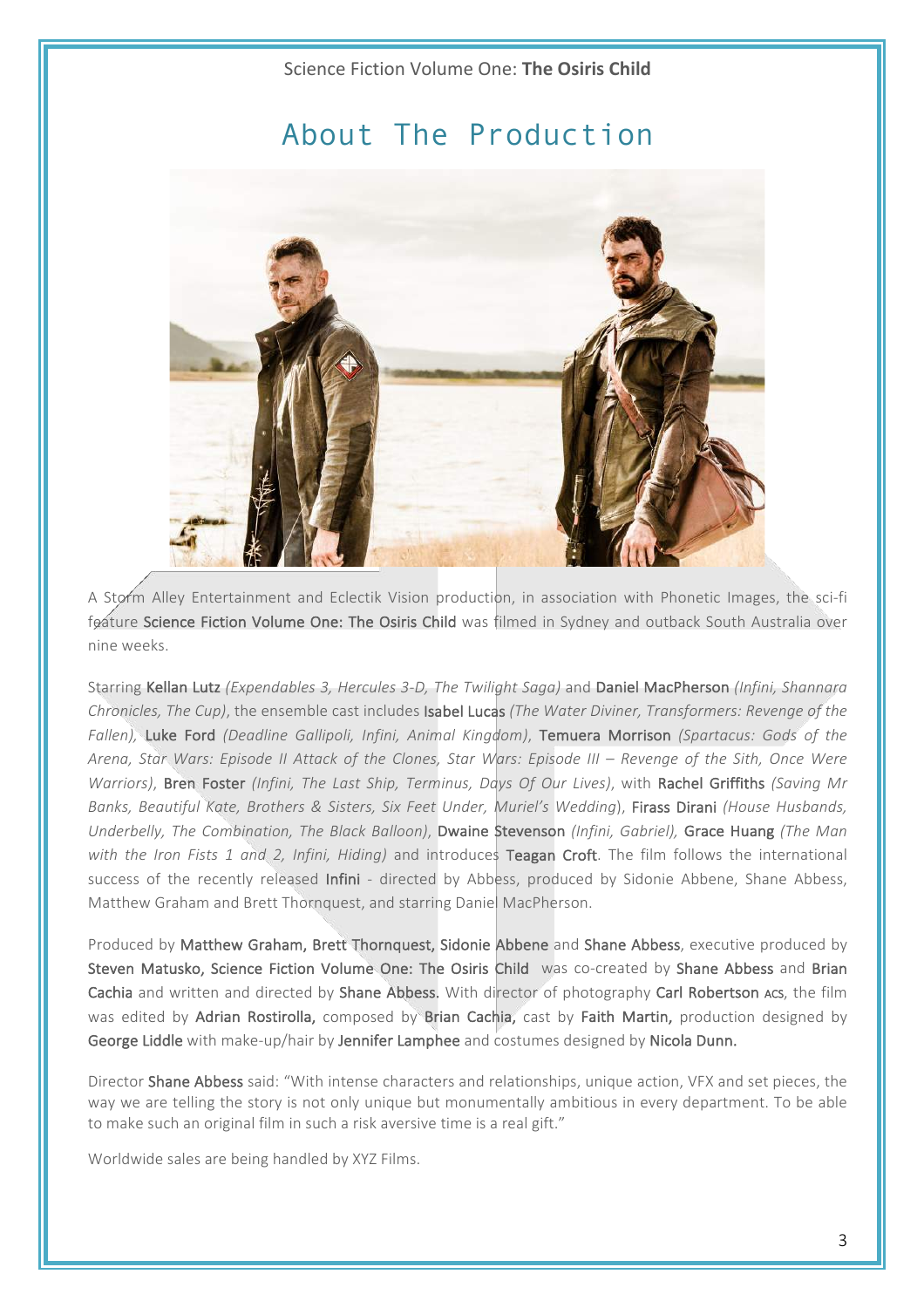

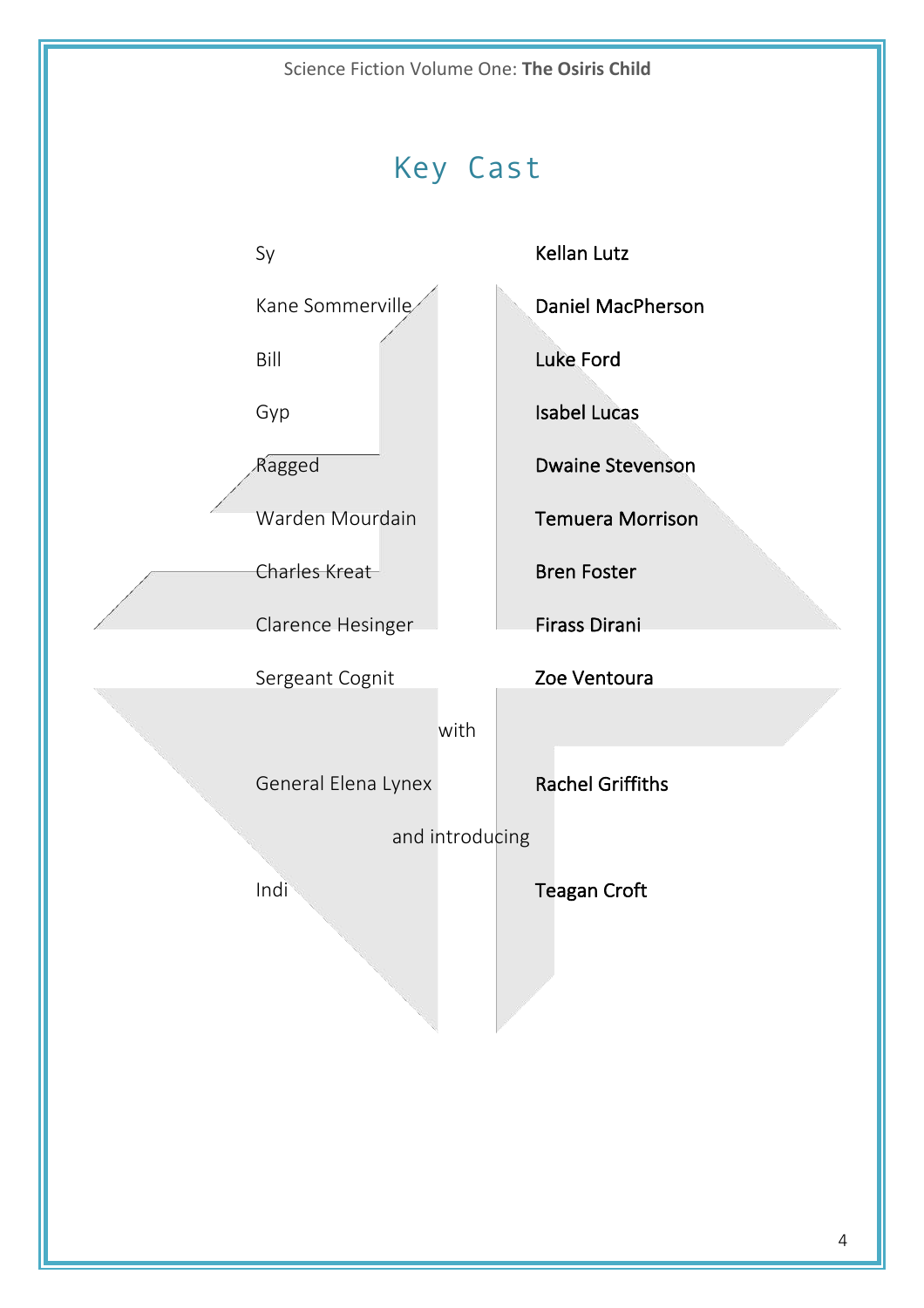# Key Crew

### Writer/Director Shane Abbess

Executive Producer **Steven Matusko** 

Director of Photography Carl Robertson Acs

Production Designer **George Liddle** APDG

 

 $\mathbb{R}^n$ 

 

e de la construcción de la construcción de la construcción de la construcción de la construcción de la construcción<br>La construcción de la construcción de la construcción de la construcción de la construcción de la construc

Costume Designer Nicola Dunn

Make Up & Hair Designer **Jennifer Lamphee** 

Co-Creators **Shane Abbess**  Brian Cachia 

Producers **Matthew Graham Brett Thornquest** Sidonie Abbene Shane Abbess

Co-Producer **Brian Cachia** 

Editor **Adrian Rostirolla** 

VFX Supervisor Steve Anderson

Composer **Brian Cachia** 

Casting **Faith Martin** 

5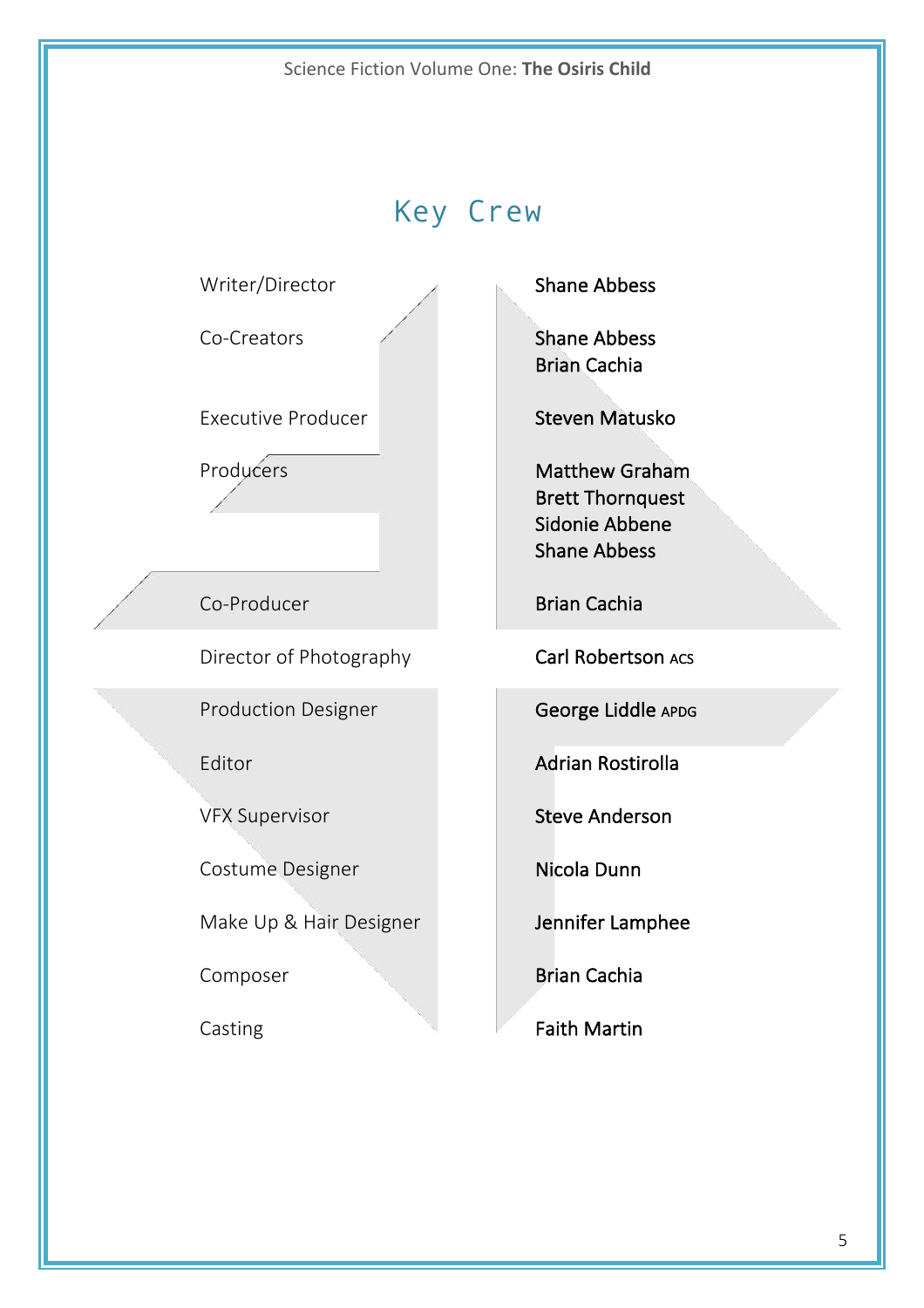# Sy Lombrok A ward nurse in a former life… now a drifter with a haunted past.

### Kellan Lutz is Sy



Recently starring in Lionsgate's action feature **Extraction** opposite Bruce Willis and Gina Carano, Kellan Lutz will next be seen as the lead in Kimble Rendall's sci-fi action feature **Nest**.

Kellan was seen in the role of *Smilee*, in **The Expendables 3**, next to action stars Sylvester Stallone, Jason Statham, Arnold Schwarzenegger, and Harrison Ford. His independent film Experimenter, debuted at Sundance 2015, where Kellan played a young *William Shatner*. Kellan also starred in The Legend **of Hercules** for Summit Entertainment, in the title role of *Hercules*.

Kellan starred in the billion dollar, worldwide phenomenon The **Twilight Saga** based on the novels by Stephanie Meyer, in the role of *Emmett Cullen* in all five films.

Previously, Kellan starred in **Syrup**, based on the popular Max Barry book, Java Heat, in which he stars opposite Mickey Rourke, and his first foray in animated-motion-capture as the title character in Constantine/Lionsgate's Tarzan. He has also appeared in Love, Wedding, Marriage opposite Mandy Moore and James Brolin, **Immortals**, where he plays *Poseidon* opposite Henry Cavill, Freida Pinto and Stephen Dorff for director Tarsem Singh. And lastly the Sony Pictures action movie, **Arena**, opposite Samuel L. Jackson, where he plays a man who finds himself kidnapped and forced to fight in a gladiator type digital arena where the brutal battles to the death are an Internet sensation.

His other credits include the remake of the 1984 horror classic **A Nightmare on Elm Street** for director Samuel Bayer, followed by **Meskada** for director Josh Sternfeld, which premiered at the Tribeca Film Festival. In April 2008, Lutz starred in Screen Gem's **Prom Night**, alongside Brittany Snow, and in the indie film **Deep Winter** opposite Michael Madsen. Another recent independent project he completed is **The Tribe** which was filmed on location in Costa Rica.

Kellan Lutz started his acting career as a series regular on HBO's **Comeback** opposite Lisa Kudrow.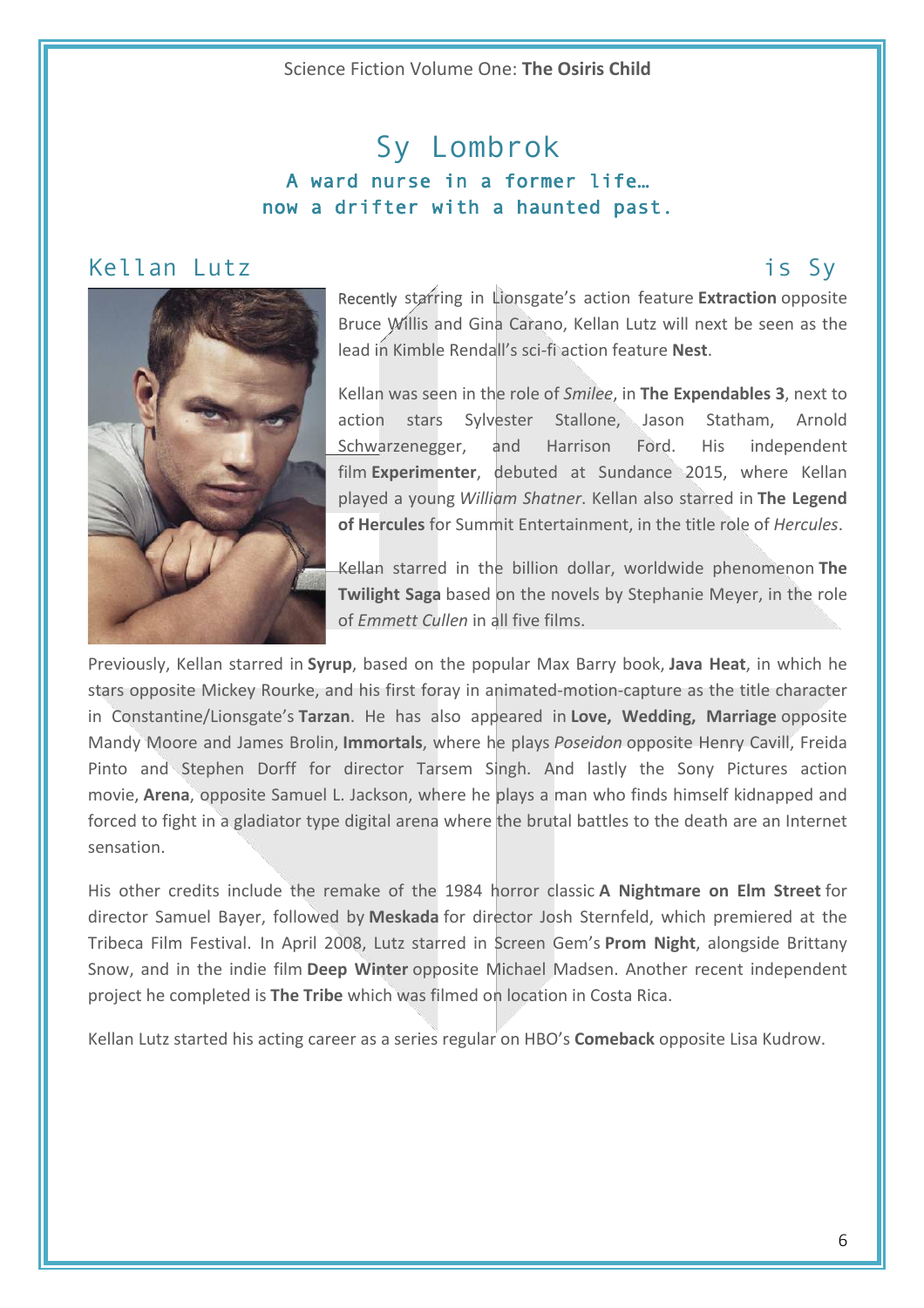# Kane Sommerville

### A reckless man in a military position – on the run to save the only thing he cares about… his eleven year old daughter Indi.

## Daniel MacPherson is Kane



One of Australia's leading actors, Daniel MacPherson has starred across film, television and theatre.

Most recently, Daniel starred as *Whit Carmichael* in the science fiction feature film INFINI, alongside Luke Ford and Luke Hemsworth and was previously commended for his role as jockey *Jason Oliver* in Simon Wincer's feature film The Cup.

Currently featuring as *Prince Arion Elessidil* in the MTV fantasy series The Shannara Chronicles, Daniel's other credits include Wayne Blair's short film Lie, the Channel Seven series Wild Boys, crime drama City Homicide and Black Jack.

Commencing his career as *Joel Samuels* in Neighbours, Daniel went on to star as *PC Cameron Tait* in ITV/UKTV's iconic series The Bill.

One of Australia's favourite and most experienced television personalities, Daniel has hosted seven series of the live television juggernaut Dancing With The Stars and the first season of X-Factor Australia. Daniel is also a regular co-host on Network Ten's The Project.

On stage, Daniel alternated the roles of *Jesus* and *Judas* in the musical *Godspell* which played in London's West End and starred opposite Edward Woodward in *The Mysteries* at London's Canterbury Cathedral. In 2013, Daniel was part of an All-Star Australian cast of the production of "8" The Play.

Winning the TV Week Logie Award for *Most Popular New Talent* in 1999, Daniel has twice since been nominated for the Silver Logie for *Most Popular Actor* as well as *Best Newcomer* at the British National Television Awards. In 2008, GQ magazine named Daniel as Australia's Most Popular *Television Personality*.

Born in Cronulla in Sydney's south, Daniel is a six-time Ironman finisher and regular competitor in elite-level triathlons. He has run multiple endurance events to raise money and awareness for charities such as World Vision, Reclink, Charity: Water, and The Indigenous Marathon Project, for which he is an ambassador.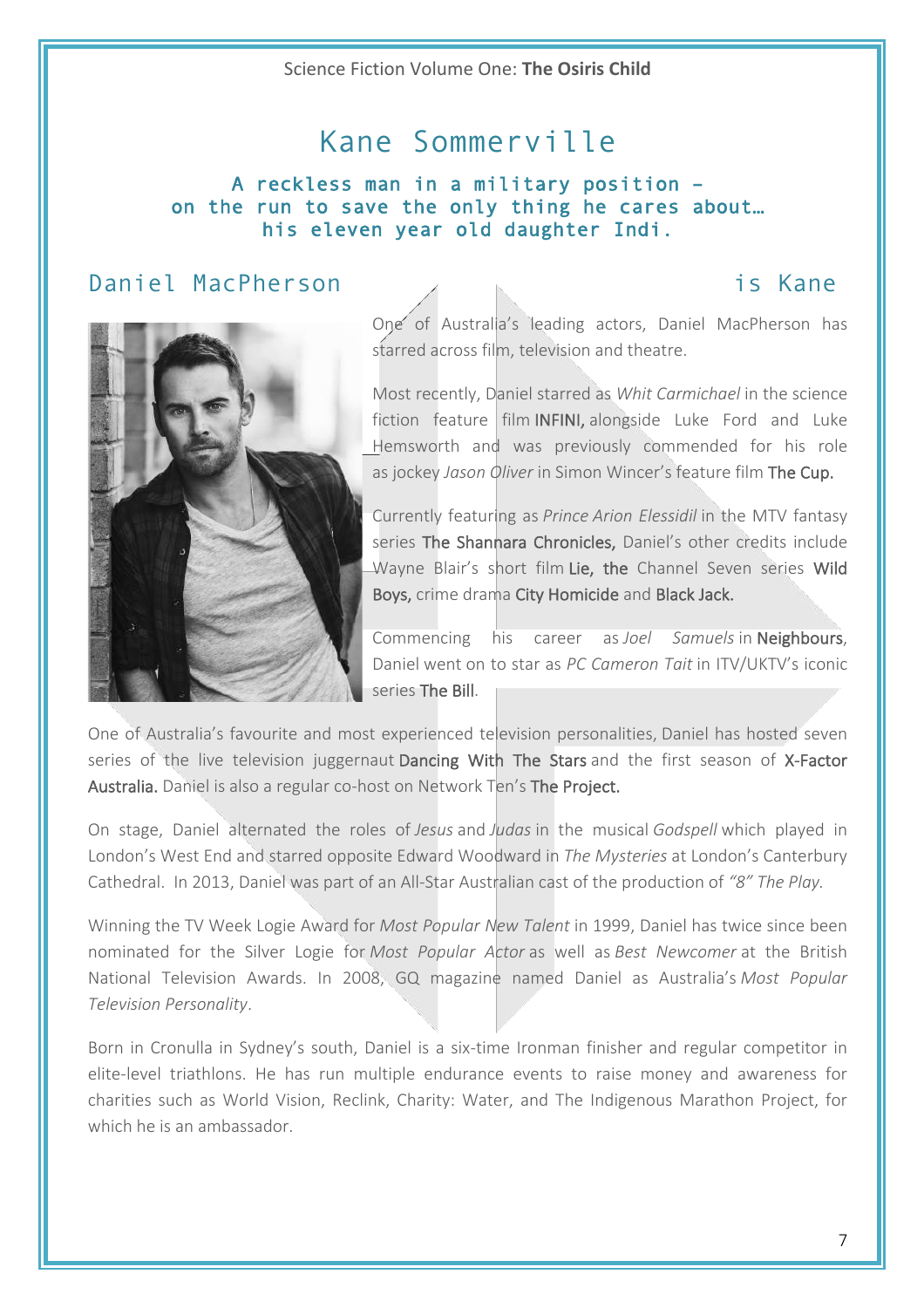# Bill Clemens

### An ex-prison bus driver living the life of the wild west.

## Luke Ford is Bill



Luke Ford is one of Australia's finest actors with both a national and international profile from his award winning work.

Luke's US debut was The Mummy: Tomb of the Dragon Emperor, for Universal in which Luke played the dashing archaeologist son and heir apparent of Brendan Fraser's character *Rick O'Connell*.

His Australian feature credits include an AFI award winning role in The **Black Balloon**, the 2008 Berlin Film Festival *Crystal Award* winner starring Toni Collette and directed by Elissa Down, and a lead role in Kokoda, directed by Alister Grierson. Luke also appeared in The Junction Boys. In 2009, Luke played a co-lead in Porchlight feature Animal Kingdom, which won the *World Cinema Jury Prize* at the 2010 Sundance Film Festival. He also played a lead role in Kriv Stenders' Red Dog which was nominated for

nine 2011 IF Awards, eight 2012 AACTA Awards and was the winner of the 2012 AACTA Award for *Best Film*.

Luke was next seen in Michael Rymer's feature Face to Face (adapted from the renowned David Williamson play), which screened at 2011 Melbourne International Film Festival. He won the 2011 *Best* Actor Award at Le Festival Des Antipodes and was nominated for *Best Actor* (ensemble cast) for the 2011 IF Awards for his role in the film. In late 2012 Luke filmed a lead role in Rolf De Heer's new feature The King Is Dead, and in 2013 Luke filmed the Australian feature film Charlie's Country written especially for him by Rolf De Heer opposite David Gulpilil before moving on to tele-movie Parer's War for ABC TV, followed by Shane Abbess' feature film Infini at the end of 2013. In 2014 Luke filmed a lead role in the independent Australian feature film The Body In The Yard directed by Stephen Wallace and most recently completed What If It Works? for Streetsmart Films directed by Romi Trower.

In 2014, Luke won the AACTA award for *Best Guest or Supporting Actor in a Television Drama* appearing as Kerry Packer for the Nine Network's Power Games: The Murdoch–Packer Story before he began filming the Foxtel ANZAC series Deadline Gallipoli opposite Sam Worthington.

His further television credits include starring in the ABC telemovie Blood in the Sand, filmed in Western Australia. Ian David and Sue Taylor *(The Shark Net)* wrote and produced the telemovie with Rowan Woods *(Little Fish)* as director. He was a support lead role in Screentime/Network 10's miniseries, Brothers In Arms; Nine Network's Underbelly: Squizzy, and starred opposite Elizabeth Perkins in the NBC/Hallmark television movie Hercules. Ford also had a recurring role in McLeod's Daughters, and appeared in All Saints, No Turning Back, Home and Away, Water Rats, Breakers and most recently Catching Milat for Shine Australia.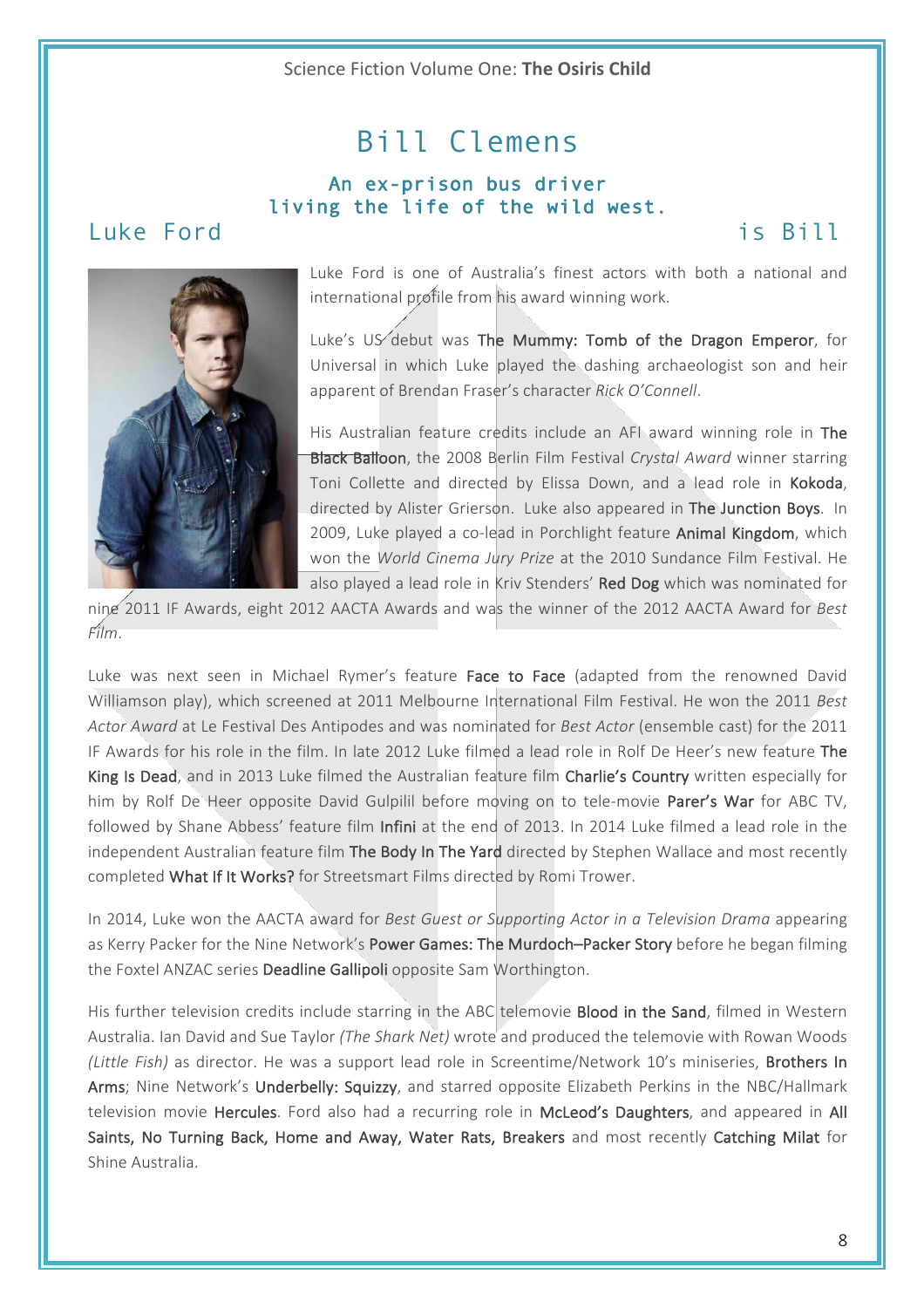# Gyp Dechanti

### Bill's half sister… A wild free spirit of the new frontier.

## Isabel Lucas is Gyp



Discovered by Australian Agent Sharron Meissner, Lucas' first role was on the popular Australian television series **Home and Away** for which she received the 2004 TV Week Logie Award for *Best New Female Talent*.

Isabel's other television credits include the Steven Spielberg HBO miniseries The Pacific, and the multi award-winning documentary The Cove.

With a captivating and magnetic on-screen presence, Isabel soon became part of the next generation of young Hollywood actors.

Most recently, Lucas featured in Russell Crowe's directional debut The Water Diviner in which he also stars, Terrence Malick's film Knight of Cups, opposite Christian Bale and Cate Blanchett, Erik Van Looy's English-language remake of his own 2008 Belgian film Loft, Electric Slide an independent hipster film starring Jim Sturgess and Careful What You Wish For. Isabel has recently been cast as *Sisse* in Xavier Nemo's upcoming feature **The 11<sup>th</sup> along with Sharon Stone and Michael Nygyist.** 

Previous films include Tarsem Singh's Immortals, Michael Bay's The Revenge of The Transformers and the remake of Red Dawn alongside Chris Hemsworth.

Isabel's Australian films include A Heartbeat Away, The Wedding Party, Daybreakers, The Waiting City and a cameo performance for Gregory Erdstein's domedy feature That's Not Me.

Currently Isabel is working on **Emerald City**, a television adaptation of The Wizard of OZ.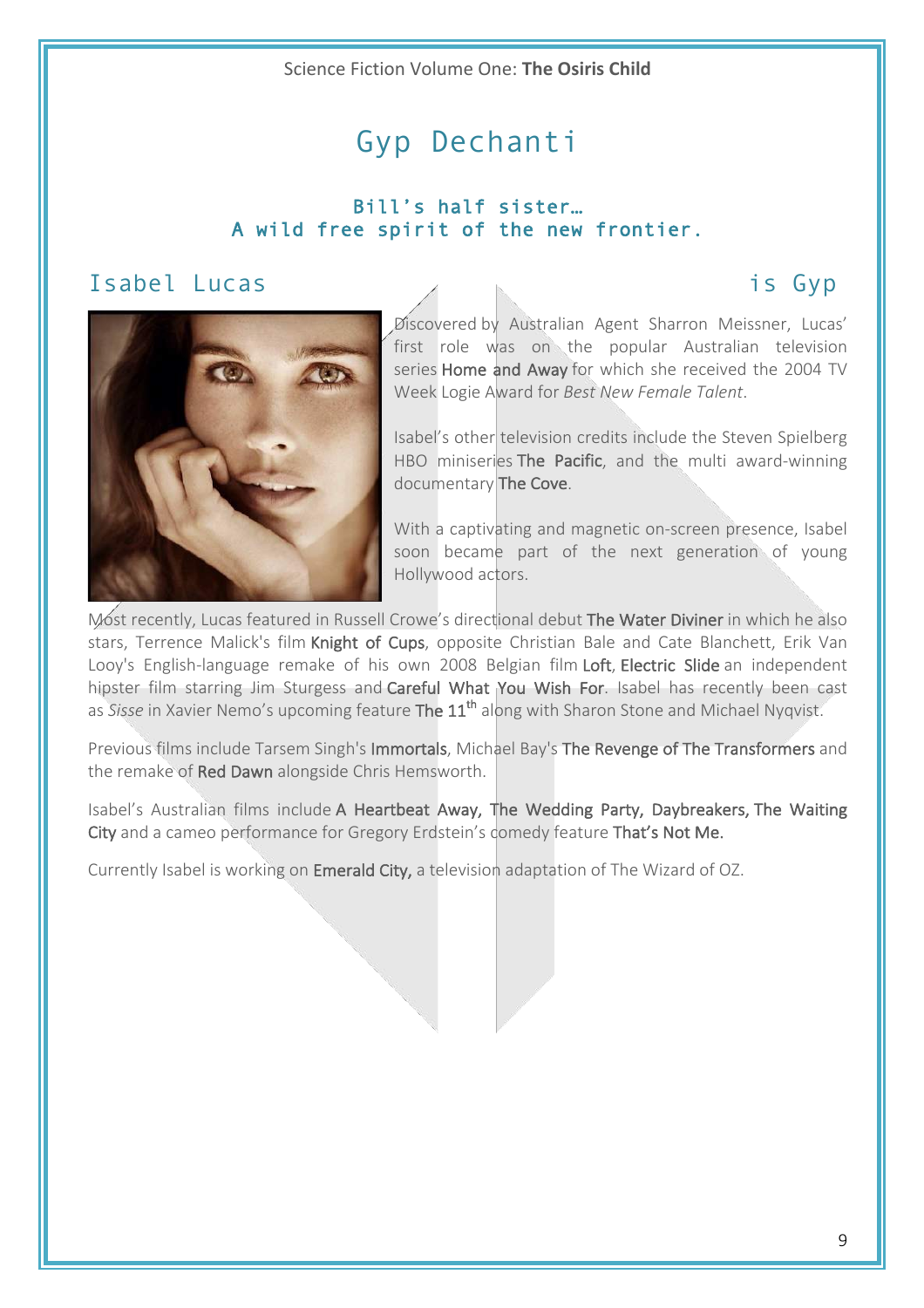# Ragged

### A manifestation of the demons that live inside us all.

### Dwaine Stevenson is Ragged



One of Australia's finest character actors, Dwaine Stevenson has appeared in a number of Shane Abbess' productions including the feature films Infini alongside Daniel MacPherson, Luke Hemsworth and Bren Foster, and Gabriel alongside Andy Whitfield and Jack Campbell. He also appeared in Shane Abbess' short films Dinner For One, Sunday Drivers and Real Eyes for Redline Films.

With a leading role in the feature **Bad Behaviour** opposite John Jarratt, Dwaine's other film credits include Airlock with Mark Coles Smith and The Orbit. He also appeared in the short films Maintenance, Purgatory, Mesmerised and Life.

Dwaine's television career has spanned different genres, and includes the crime documentaries Deadly Women for the Discovery Channel and Gangs of Oz for the Seven Network, as well as the telemovie Small Claims: White Wedding for Network Ten starring Claudia Karvan and Rebecca Gibney. 

Previously, Dwaine appeared in a number of stage productions including Factory Space's Cry Wolf, Newtown Theatre's Short 'n Sweet - Lifestyles of the Sad and Lonely, Mirage Entertainment's The *Nothing Men* and Stir Fry Live's *Black Priest.* 

Originally from regional South Australia, Dwaine spent 13 years with the Australian Army as an Infantry Commander and later as a Physical Trainer. Stevenson had his first taste of acting by touring Australia in the Military Tattoo, acting scenes from Gallipoli and Oliver and also learning to dance with the celebrated choreographer David Atkins.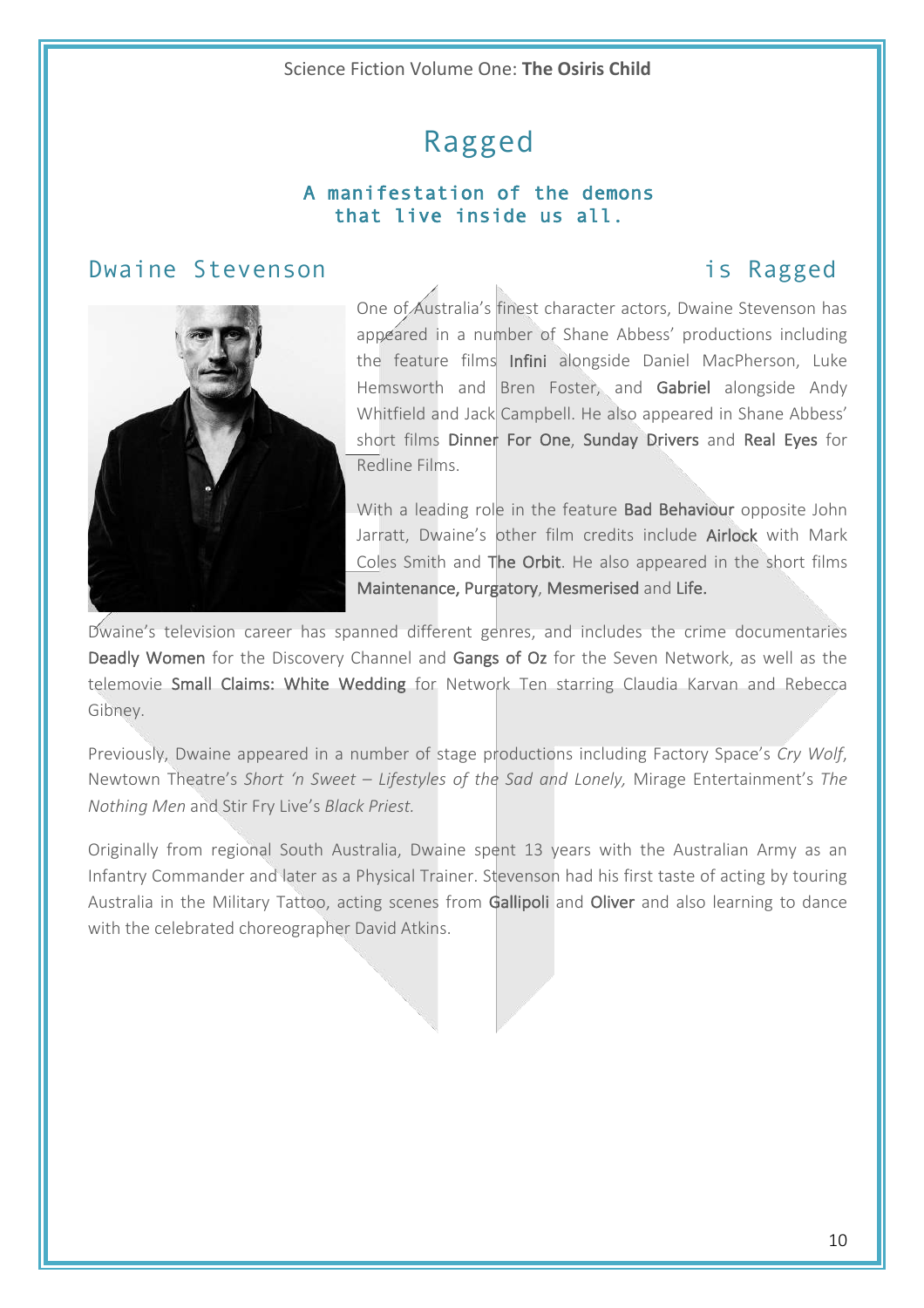# Charles Kreat

### Sentenced to life in prison on the outer world penal colony, Kreat skates the line between sane and insane.

## Bren Foster is Charles Kreat



With an established international acting career in film and television, Bren Foster most recently appeared in the sci-fi features Infini as *Morgan Jacklar* alongside Daniel MacPherson and Terminus as *Agent Stripe* alongside Jai Koutrae, Kendra Appleton and Todd Lasance. His other film credits include Force of Execution, Maximum Conviction and War Flowers. Bren's first film role was *Jamal* in the critically acclaimed Australian feature film Cedar Boys (2009).

Best known for his role as *Quinn Hudson* in the popular television soap opera Days of Our Lives, Bren's other television credits include The Last Ship Home, Sea Patrol and Away. He also appeared in the television series' Melissa & Joey, Femme Fatales, The Strip and East West 101.

Having studied at New York's The Barrow Group Theatre, The Actors Pulse and The University of Western Sydney's Theatre Nepean, Bren is also a skilled martial artist.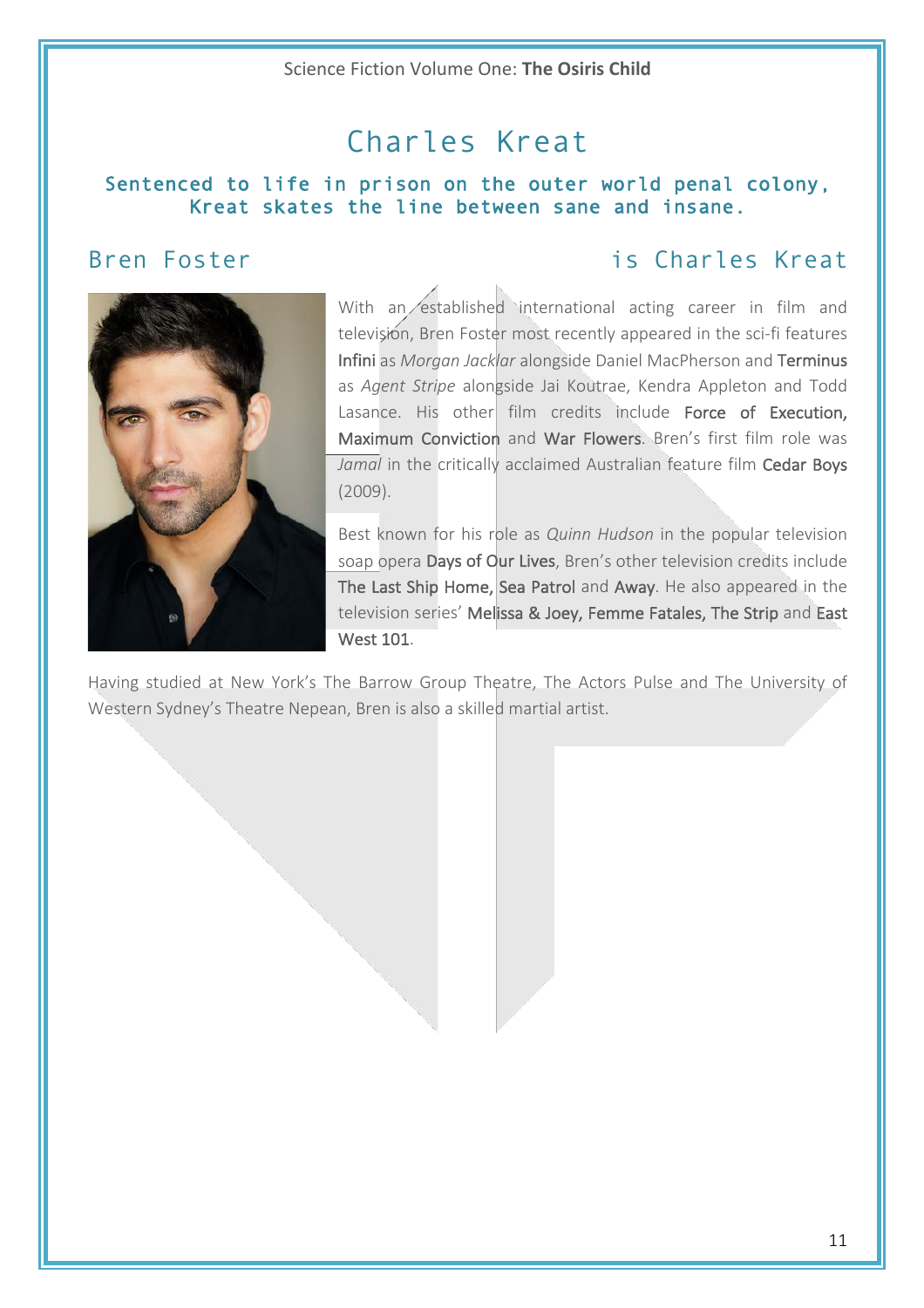# Clarence Hesinger

### A heartless criminal serving life on an outer world penal colony.

## Firass Dirani **is Clarence Hesinger**



Firass Dirani is one of Australia's most exciting leading actors of our *time*. His lead role as *The King of the Cross* in the award winning Underbelly: The Golden Mile series caused a sensation both with the Australian public and industry insiders. A born entertainer. Firass' profile in Australia has been on a meteoric rise. 

In 2010, he won the *CLEO Bachelor of the Year* crown, was nominated for the Inside Film Out of the Box award and also won GQ Men of the Year *Best Television Actor* award in the same year. In 2011, he won two TV Week Logie awards for *Best New Talent* and the Graham Kennedy TV Week Logie for *Best Actor*. He was also awarded an FHM Heroes award for *Best Television Actor*.

He has starred in many Australian films such as the controversial

film The Combination, the award winning film The Black Balloon, caper heist film Crooked Business, and the 2012 thriller film Last Dance which won the *Audience Award* at the Antipodes Film Festival in St Tropez. He has also starred in American blockbusters such as Pitch Black opposite Vin Diesel, and Killer Elite, where he went one on one with Robert De Niro, Jason Statham, and Clive Owen. Firass will next appear as *Vito Rinnelli* in Mel Gibson's upcoming American WWII feature **Hacksaw Ridge.** 

He continued his reign on Australian TV in 2011, by starring in the ABC drama series The Straits with award winning actor Brian Cox *(Braveheart, Red)* and Rena Owen *(Once Were Warriors)*. In 2012, he took on the role of *Justin* in Playmaker and Channel Nine's **House Husbands**. The show won *Most Popular TV Drama* at the 2013 TV Week Logie Awards and the series has had exceptional success filming four seasons to date.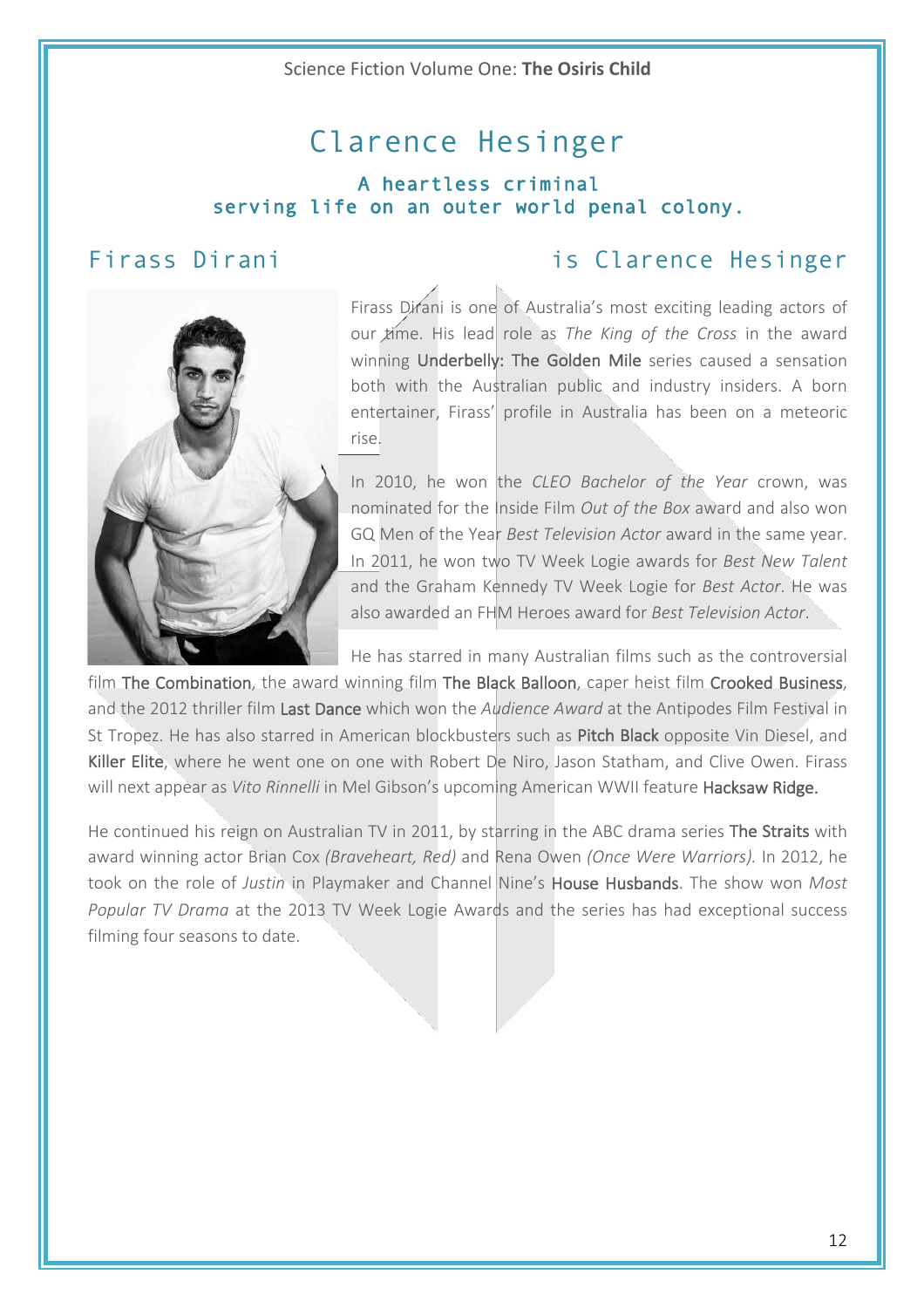# Sergeant Cognit

### A career focused military woman with her eye on the highest prize.

## Zoe Ventoura is Sergeant Cognit



Most recently, Zoe filmed a role (Mayor's Wife) in Pirates of the Caribbean: Dead Men Tell No Tales, as well as the Hoodlum Productions Pilot, Illusion 5, and the scripted network comedy pilot, Dr Feelgood.

Over the past couple of years, her roles in feature films have included *Agent Walker* in Drive Hard, starring John Cusack and Thomas Jane, Fatal Honeymoon with Harvey Keitel, and the lead role in the Indie romantic comedy You Can't Play The Game If You Don't Know The Rules opposite John Waters.

Prior to moving to the US, Zoe was best known to Australian audiences for her portrayal of *Mel Bannon* in the original cast of Packed To The Rafters. To this day, her shock death remains the highest rating episode of the hugely popular series. It left a legion of heartbroken fans, and gained her a nomination for a

Silver TV Week Logie for *Most Popular Actress* in 2011. That same year, Zoe went on to play leading lady *Mary Barrett* in the Seven Network's colonial drama Wild Boys.

Prior to Rafters, Zoe was nominated for another two TV Week Logies for her lead role of *Miki Mavros* in the SBS comedy series, Kick, which she represented in Italy when it was selected to screen as a part of the prestigious Roma Fiction Fest. Her role in Kick made use of Zoe's background in dance and music theatre: a graduate of the Victorian College of the Arts Bachelor of Dance program, Zoe danced in several seasons for Opera Australia, and went on to perform in nationally touring musicals such as Grease - The Arena Spectacular, Footloose, Oh! What A Night, We Will Rock You, Eurobeat, and Debbie Does Dallas - The Musical.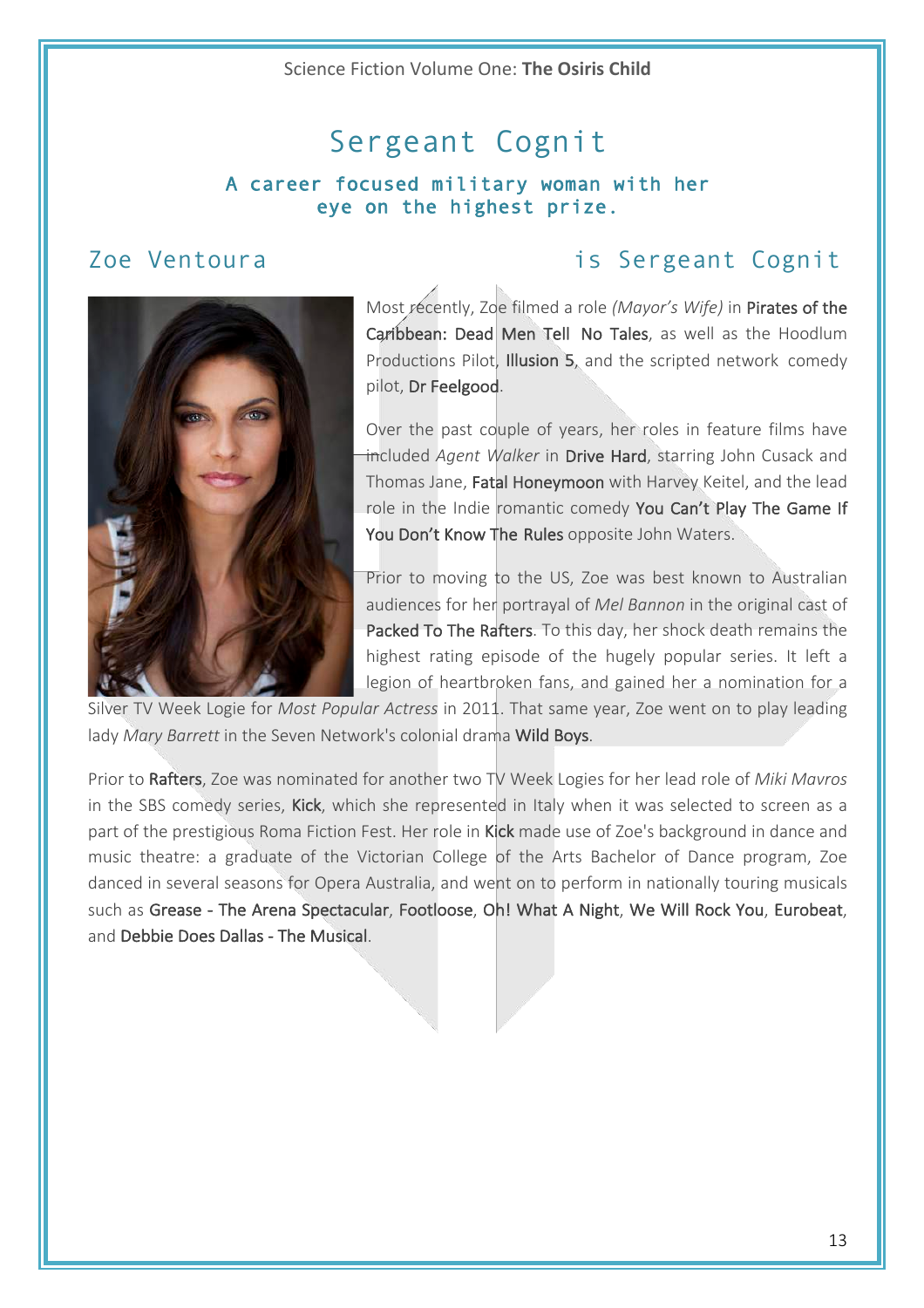# General Elena Lynex A powerful figure challenged with the burden of leadership.

## Rachel Griffiths **is General Elena Lynex**



One of Australia's most prolific thespians, Rachel Griffiths is also an Academy Award Nominated and multi-award winning actress. After a successful career on the Australian stage, Rachel Griffiths burst onto the international scene in 1994 with P.J. Hogan's much loved feature film Muriel's Wedding. Her film credits since then include My Best Friend's Wedding alongside Julia Roberts, The Rookie, The Hard Word with Guy Pearce, Blow, Step Up, Burning Man, Ned Kelly, Patrick, Saving Mr Banks with Tom Hanks, Beautiful Kate and Hilary & Jackie, a performance which earned her an Academy Award Nomination.

In television Rachel earned a Golden Globe for her portrayal of Brenda in the critically acclaimed and long running HBO series Six Feet Under. She also received an Emmy Award Nomination for

her role in fellow US series **Brothers & Sisters**. Other television credits include the HBO/NBC CoPro Camp and the Julian Assange biopic Underground, which screened at the Toronto International Film Festival. Rachel featured in the hugely successful series House Husbands in 2014 as well as a directing spot on Nowhere Boys for Matchbox Pictures. Other television credits include Paper Giants: Magazine Wars and Deadline Gallipoli for Foxtel alongside Sam Worthington, Hugh Dancy and Charles Dance.

On stage Griffiths received Helpmann and Green Room Awards for her role as *Catherine* in the of David Auburn's Pulitzer production of *Proof*. Perhaps most notably, Rachel tread the boards in the Broadway production of *Other Desert Cities* opposite Stockard Channing, Stacy Keach and Thomas Sadoski.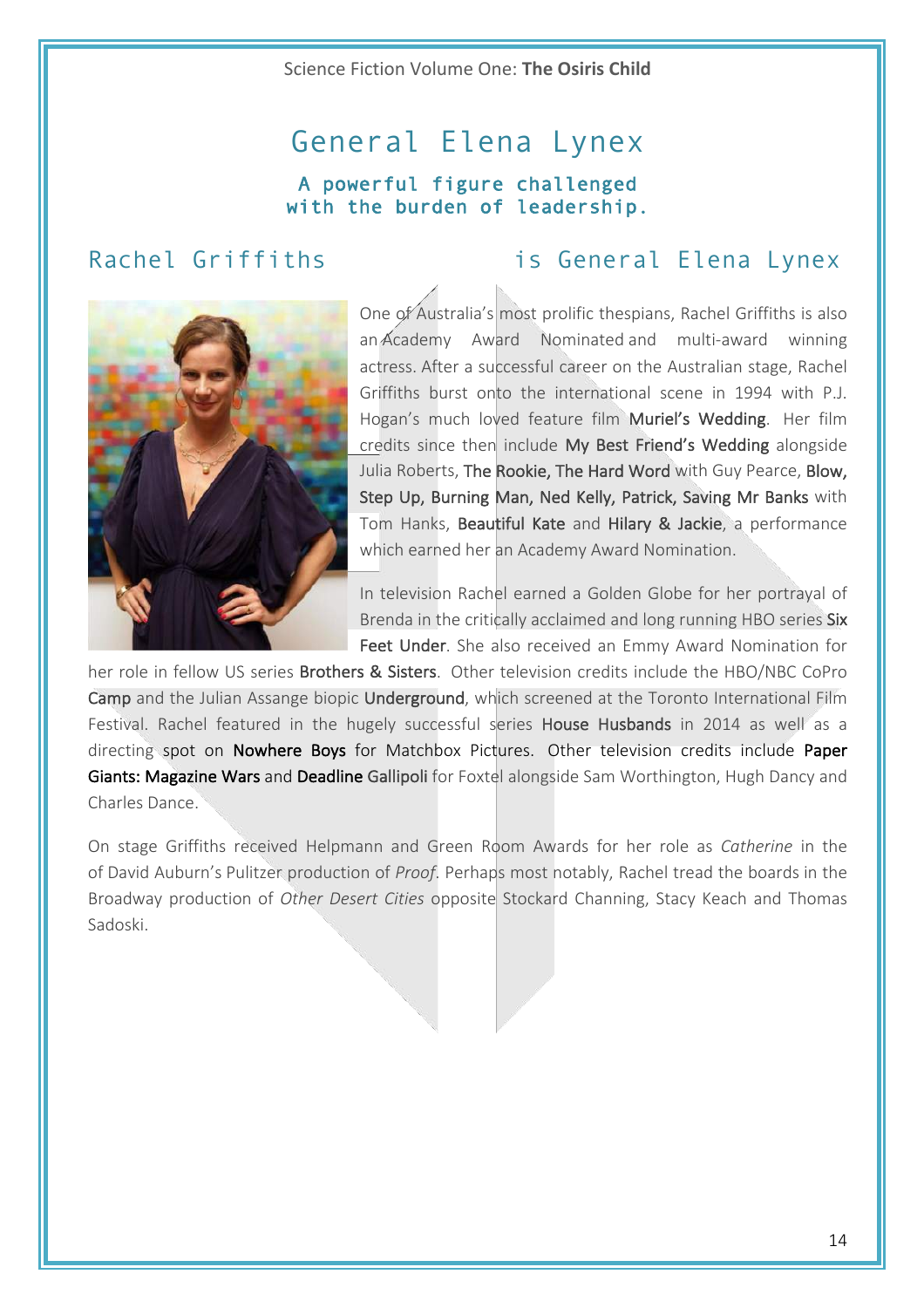# Indi Sommerville

### Kane's eleven year old daughter – stranded on a planet and destined for an unimaginable fate.

## Teagan Croft is Indi



11-year-old Teagan was born in Sydney, Australia to a family of actors.

Having pestered her parents from a young age to join the stage, when she turned 10 years old they finally relented and she won the role of *Scout* in The New Theatre's production of To Kill a *Mockingbird*. 

Later that year Teagan was selected to join the NSW Arts Unit's *Create* drama program and also appeared in a number of television commercials.

Teagan has been playing piano and studying the Cecchetti Ballet method for seven years together with participating in school drama clubs and training with the Sydney-based drama school

DramaScene. She also loves hip-hop, guitar, singing and surfing.

Teagan is a proud member of the Media Entertainment and Arts Alliance.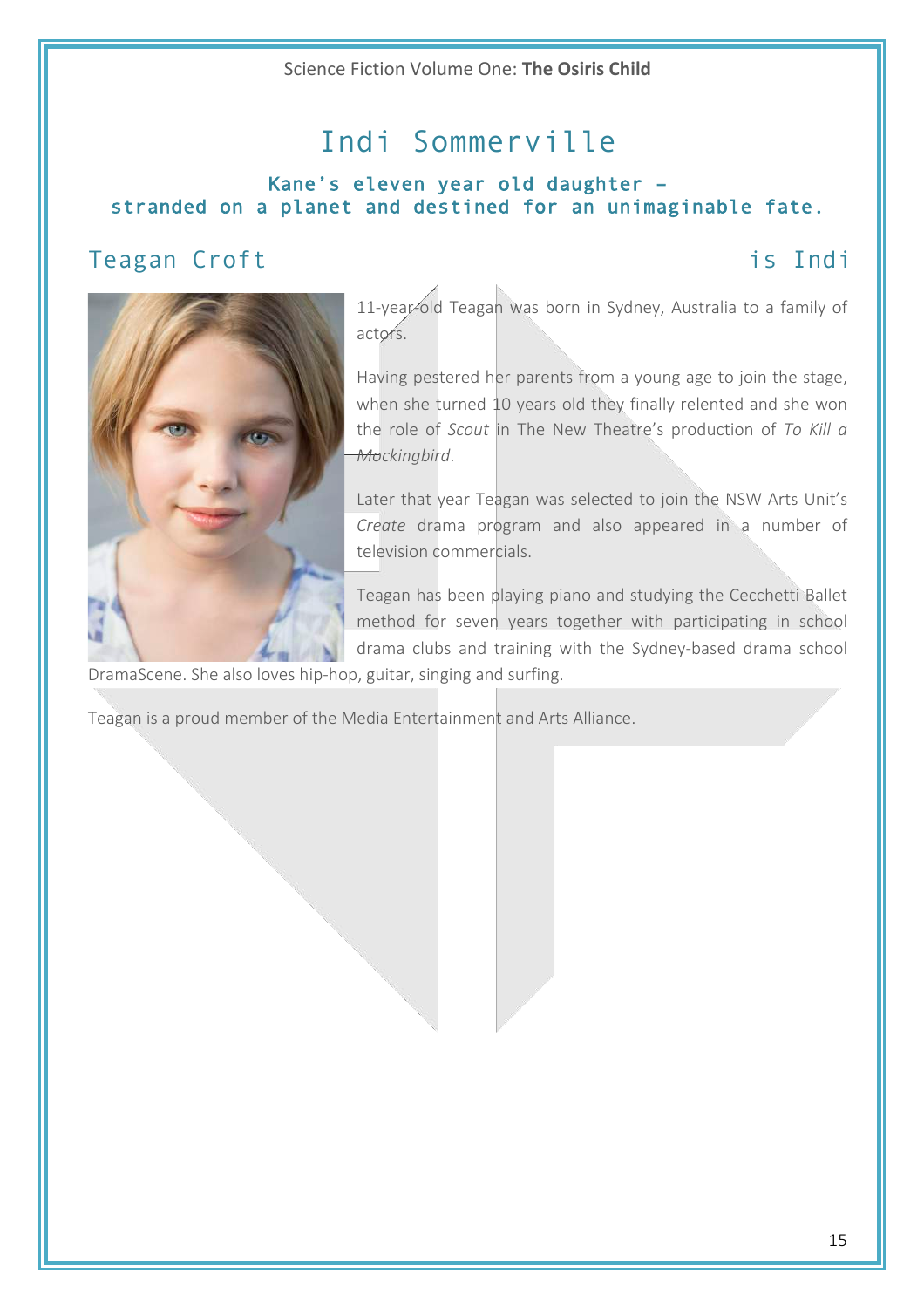### Shane Abbess Writer/Director/Producer/Co-Creator



A filmmaker with a powerful vision that compliments stories with heart, Shane is relentlessly passionate and immersive when it comes to his craft. He spent the better part of a decade making short films, commercials and music videos with a view to understanding every aspect of a production whilst developing a distinct and engaging visual style.

His feature **Infini** received national and international acclaim when it was released in 2015. Shot in the vein of classic late 70s/early 80s, the sci-fi starred Daniel MacPherson, Luke Hemsworth and Luke Ford. More

recently, Shane executive produced Marc Furmie's sci-fi feature Terminus starring Jai Koutrae, Kendra Appleton and Todd Lasance. Shane is most recently executive produced the Storm Vision Entertainment/Best Medicine Productions thriller Safe Neighborhood starring Olivia DeJonge, Levi Miller and Ed Oxenbould.

In early 2005 he gathered his forces and put everything on the line to make his feature debut  $-$ Gabriel. With an upfront cash budget of 200K and a history-making sale to Sony Pictures, Gabriel released in Australian cinemas in late 2007 before going worldwide the following year. The film went on to become one of the most commercially successful independent Australian films of all time and still holds a current top spot for all Australian international releases in the past 25 years.

Hollywood was quick to snap him up and Shane went on to spend several years developing the highprofile projects Dark Crystal 2 for the Jim Henson Company, Source Code with Mark Gordon and Universal, and an adaptation to the hit video game Contra with Konami and Paramount.

Shane is a partner in the production companies Storm Vision Entertainment and Storm Alley.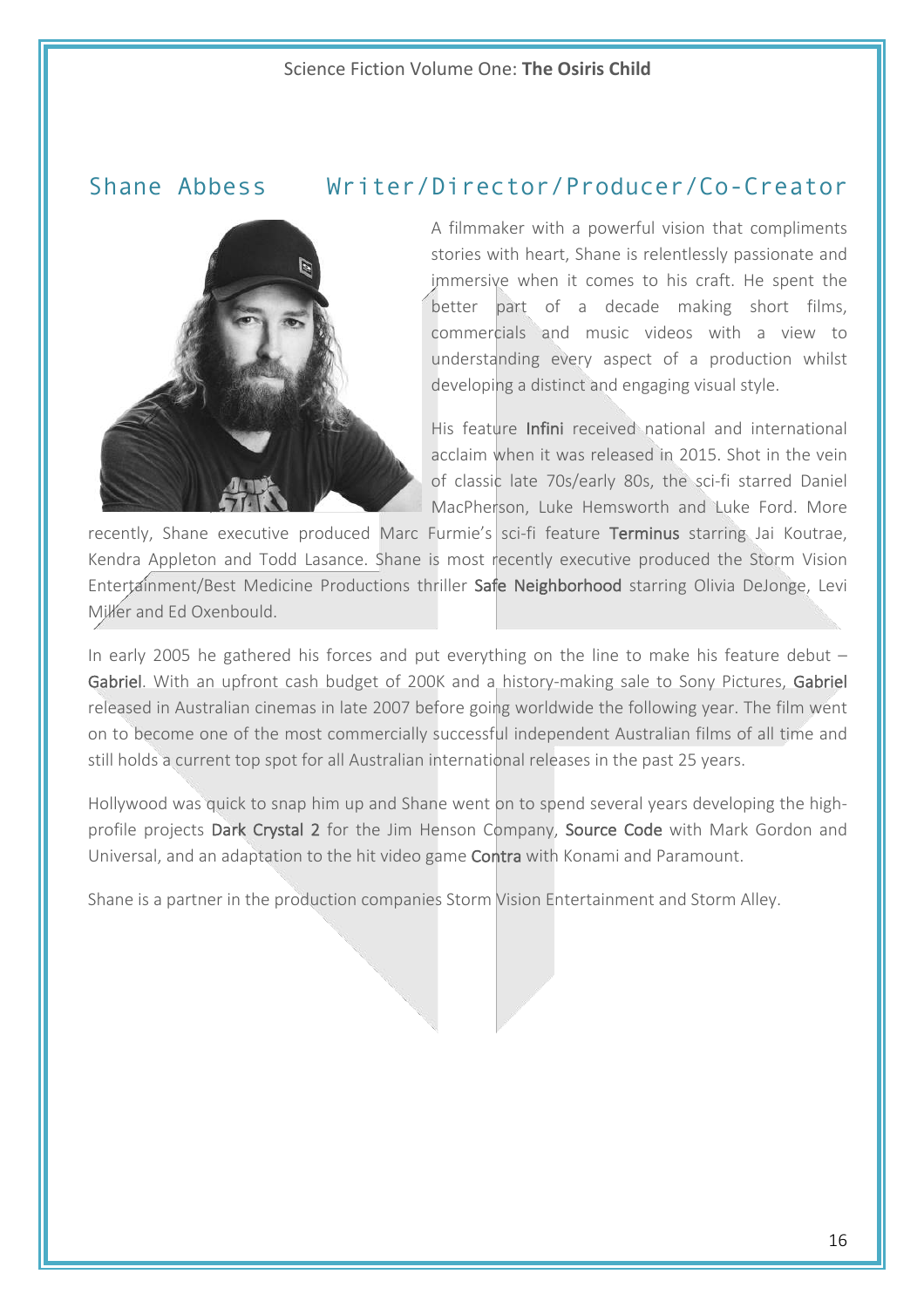# Brian Cachia Writer/Co-Producer/Composer

Brian began his musical journey with an abundant body of work including short features, documentaries, commercials, EP's and albums, initially established through many dedicated years of recording and touring with several high profile acts as a musician.

Brian then gained the experience he needed behind the mixing console of a reputable recording studio in his hometown of Sydney, where he practiced and evolved the art of producing and engineering musical productions and bands. It would be Brian Cachia's debut score for the indie cult epic – Gabriel – that would introduce him to eager audiences worldwide whom were quick to embrace his unique style and sound. 

In late 2008, by personal invitation, Brian was asked to join the team of Hollywood film composer Tyler Bates (Dawn of the Dead, 300, Watchmen, Guardians of the Galaxy) in the capacity of composer, percussionist, drummer, musical programmer, mix engineer and musician. The pair enjoyed a fruitful collaboration on such films as Halloween 2, Suckerpunch, Super, Conan the Barbarian, The Darkest Hour and Billy Friedkin's Killer Joe.

At the end of 2012, Brian returned to his home turf of Sydney - Australia after four and a half years working in Hollywood, loaded full of amazing experiences and inspired to jump back into the saddle as the head composer of his own team. His first two films came quickly thereafter being Shane Abbess's Infini and Marc Furmie's Terminus. Brian is most recently composed Chris Peckover's Safe Neighborhood.

An important aspect of Brian's music is the simplicity that lay within the complexities, using all means of music creation to deliver the desired result, whether it be atmospheric tones through synthesis and electronics which weave effortlessly through rich orchestrations or his tribal percussive backbone which holds up his unique musical voice.

## Brett Thornquest **Producer**

Brett (CPA) began his film and television career as a production accountant with the Moneypenny group in 2000. With the introduction of production incentives in Australia and New Zealand, Brett quickly found his niche working with producers and talent to navigate the dynamic and complex world of project financing and formed the Contrarian Group.

In 2014 Brett founded Eclectik Vision, a creative media entertainment company. Capitalising on Brett's relationships and extensive production and advisory experience the company's focus is on collaborating globally with creatives who share a vision to co-develop, finance and produce outstanding and diverse media properties for world markets.

As part of his business vision for the Eclectik Vision group, Brett co-founded Storm Vision Entertainment as a joint venture with Shane Abbess' and Sidonie Abbene's Storm Alley Entertainment. The aim of Storm Vision Entertainment is to fully finance and co-produce 2-3 low-budget, elevated genre films per year with emerging and visionary directors. Infini and Terminus are the first films produced and completed for Storm Vision Entertainment with Safe Neighborhood.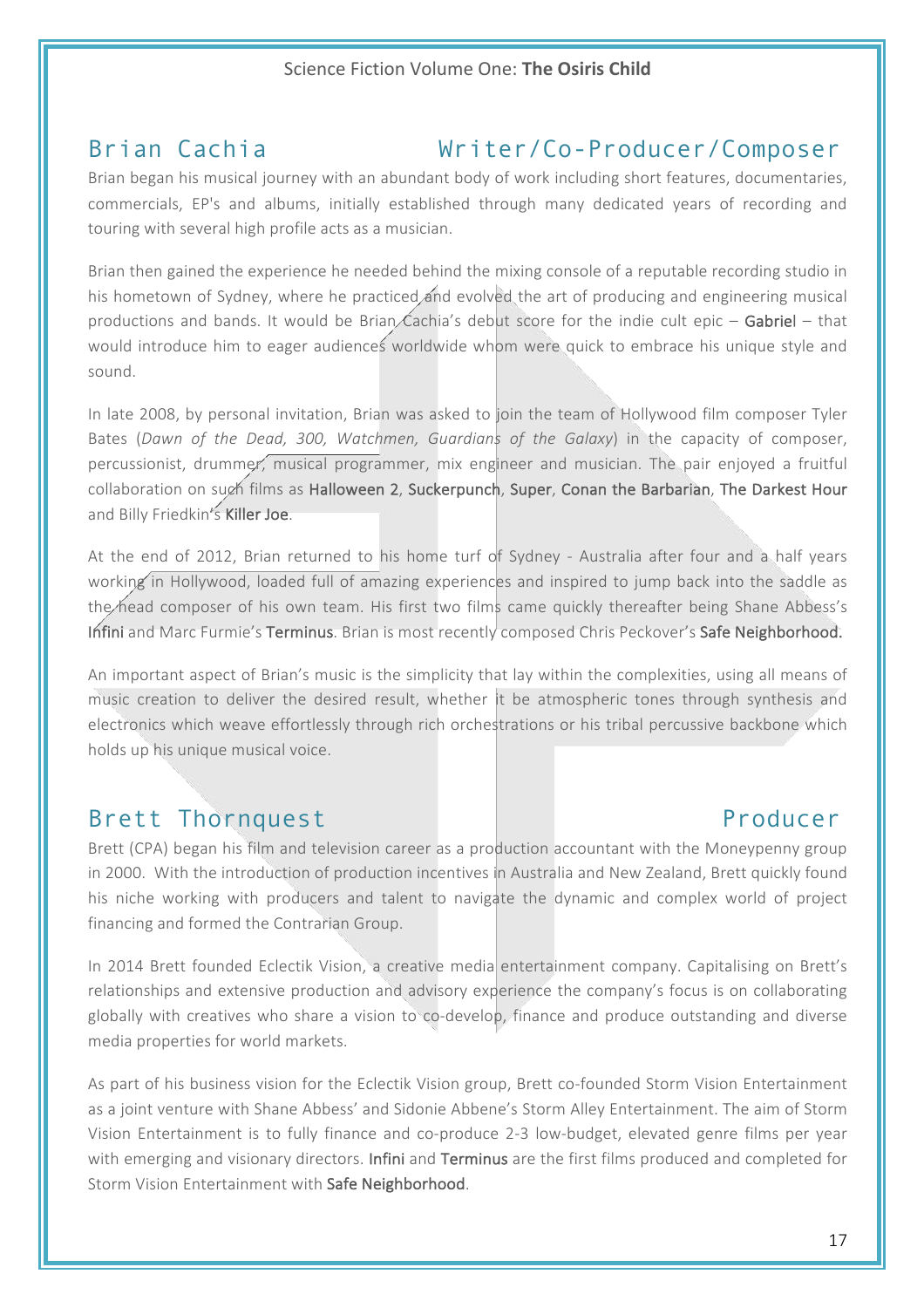### Matthew Graham **Producer**

### Matthew is held in high regard as a versatile and creative producer and filmmaker with a passion for shaping stories that engage and entertain audiences. He began his career in television-post during the mid-90s before making the transition to long-form and feature film projects. Shaped by his extensive experience across all stages of film-making and production, he is one of the rare few that possess a deep understanding of both the practical and creative intricacies involved in telling screen stories and successfully achieving a director's vision.

Matthew was recognized with an AFI nomination for his VFX work on the feature film Gabriel and with several international awards for his short film Moving Day.

In 2014 Matthew completed two feature films: Infini with Director Shane Abbess and Terminus with Marc Furmie. He most recently co-produced Chris Peckover's Safe Neighborhood.

Matthew is also co-owner of Orb VFX and Phonetic Images who have worked on numerous long and short form projects.

## Sidonie Abbene Producer

Sidome started out in the New York independent film and TVC world working her way up through the ranks of production. Deciding that she wanted to pursue film fulltime rather than share it with commercial work, she moved to Los Angeles to work for the Jim Henson Company, first as Story Editor and later as Creative Executive.

In the latter role, Sidonie worked on their slate of over 20 active projects, helping to put together, shape and restructure future classics such as Fraggle Rock: The Movie, Dark Crystal 2, Happytime Murders, and The Doubtful Guest, amongst others.

Sidonie went on to consult on feature film development at Threshold Entertainment for Larry Kasanoff (the ex-CEO and co-founder of Lightstorm Entertainment with James Cameron) while at the same time setting up her own Australian-based company, Storm Alley Entertainment, with Shane Abbess. The focus in her new venture is on bringing American connections back to Australia to utilise the rebate and facilities available, whilst at the same time aiding and building the local Australian film industry.

Sidonie holds a MA and a BA from The University of St. Andrews in Scotland.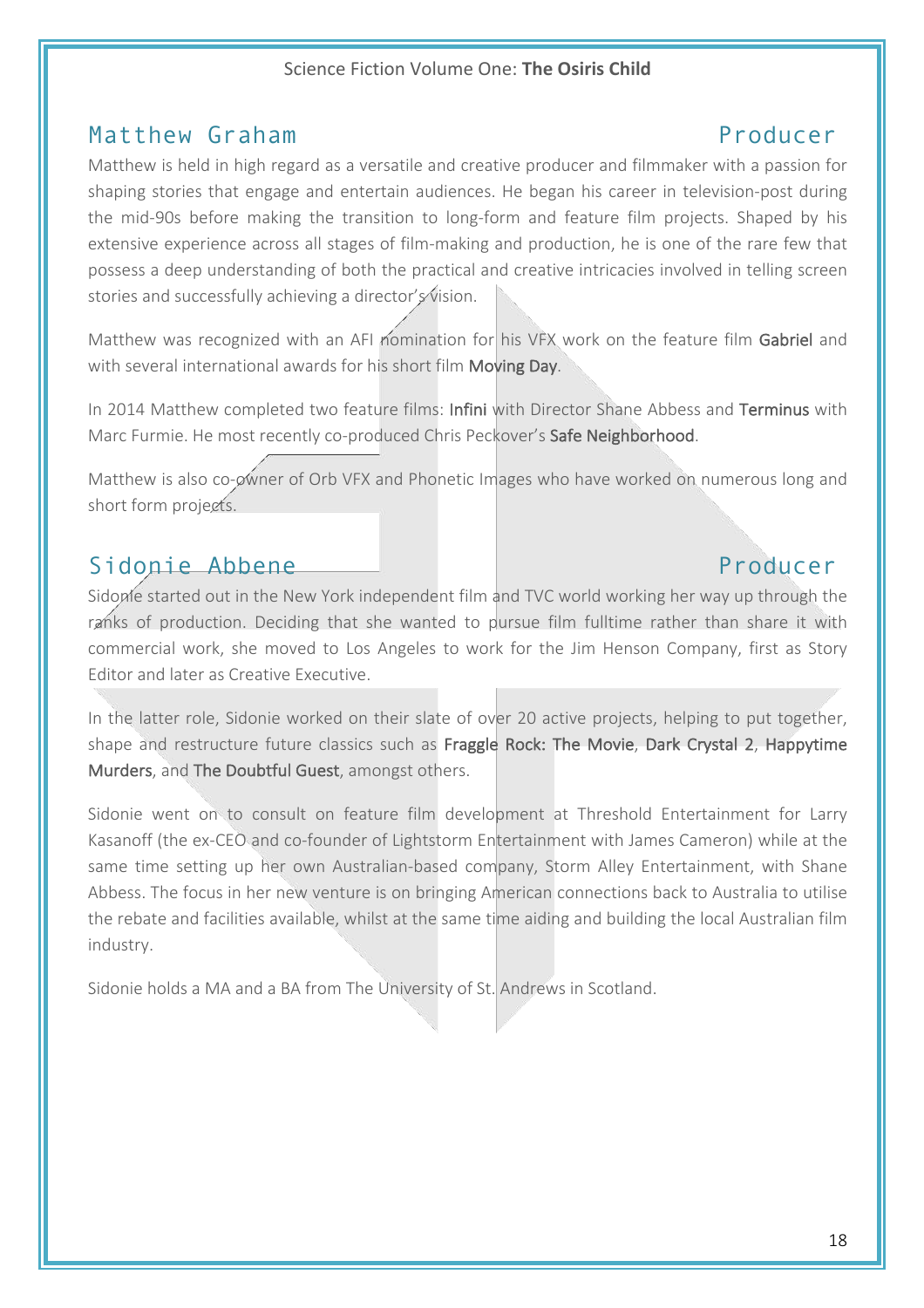## Carl Robertson Acs **Director of Photography**

Carl is an internationally recognised cinematographer of film, commercials and music videos and he is well known for his striking imagery. He has won over 70 awards including 54 from the Australian Cinematographers Society for artistic excellence across various genres.

Carl's cinematic sensibilities and professional expertise in story telling combine to create memorable content that visually inspires and encompasses the human spirit. Carl is a perfectionist at heart, with a genuine passion and commitment to connect with a story.

More recently, Carl collaborated with Shane Abbess on the sci-fi thriller Infini starring Daniel MacPherson, Grace Huang, Luke Hemsworth, Bren Foster, Luke Ford and Dwaine Stevenson.

# George Liddle APDG **Production Designer**

George has led a long and distinguished career as a Production Designer. Starting in television at the ABC working on memorable shows such as Rush, Timeless Land and Aunty Jack before moving into film in the eighties.

Feature film credits include Alex Proyas' iconic Dark City starring Keifer Sutherland, A Few Best Men directed by Stephan Elliott, Daybreakers starring Ethan Hawk, Sam Neill and Willem DaFoe, Kangaroo Jack, Komodo, Kevin Reynold's Rapa Nui and Fred Schepisi's Evil Angels.

He was nominated for AFI Awards in *Best Costume Design* for the films Mushrooms and Willfull and in 1986 George won the AFI for *Best Production Design* on Playing Beattie Bow.

## Adrian Rostirolla **Editor** Editor

Adrian is a highly regarded film editor with many feature credits prior to Infini including: Kokoda (nominated for *Best Editing* at the 2006 IF Awards) Gabriel, The Nothing Men, Coffin Rock (nominated *Best Editing* on a Feature Film at the 2010 Screen Editors Guild Awards), **Black & White &** Sex and the highly acclaimed feature documentary, Bomb Harvest.

Regularly recognised within the industry for his work, Adrian edited the Oscar-nominated animation Birthday Boy and the AFI nominated shorts Small Boxes and The Ground Beneath, which was shortlisted in the top 10 for the 2010 Academy Awards and for which he won the 2008 Screen Editors Guild Award for *Best Editing*. He was also recently nominated for *Best Editing in a Short film* at the 2014 Screen Editors Guild for I Am Emanuel.

Adrian's other work includes several episodes from the popular television series dramas House Husbands and Love Child, documentary episode, Law and Disorder: Allen Kessing, television documentaries The Silent Epidemic (SBS) and Outback Kids (ABC) and he was nominated at the Screen Editors Guild Awards for an episode he did of the SBS documentary series, Inspiring Teachers.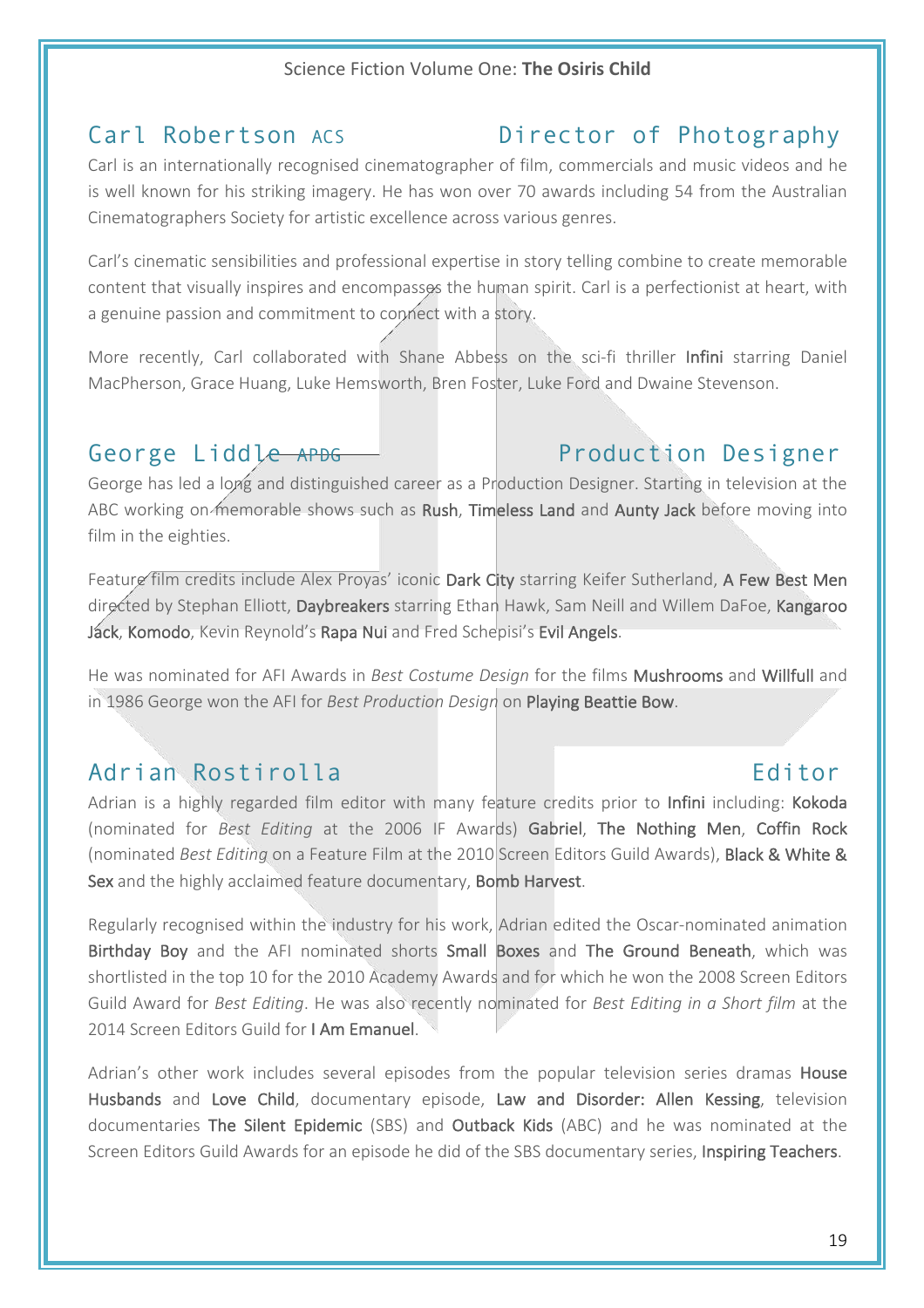## Steve Anderson VFX Supervisor

Steve is widely respected in the VFX world for his superior skillset and award-winning work. Studies in audio engineering, electronics, design, ray-tracing theory, cinematography, photography and applied robotics as well as teaching photography for VFX and physics at FXPHD means Steve brings a rare and powerful arsenal of skills to his role as VFX supervisor and co-founder of Orb VFX.

He has worked internationally for 22 years in: 3D, on+set supervision, 2nd unit effects directing, CG supervision, VFX supervision and as a pipeline architect for TV and film. Work includes films Lost in Space, Elizabeth and Pitch Black, a lead role at Animal Logic, head of 3d and VFX Supervisor for Digital Pictures, The Lab, Cutting Edge and CG supervisor roles at Fin design, Post Modern and Bazmark Film.

Steve was nominated for an Emmy for his animation work on Farscape: The Peace Keeper Wars and an AFI for VFX for Gabriel, and has received several awards for TVC and music video work.